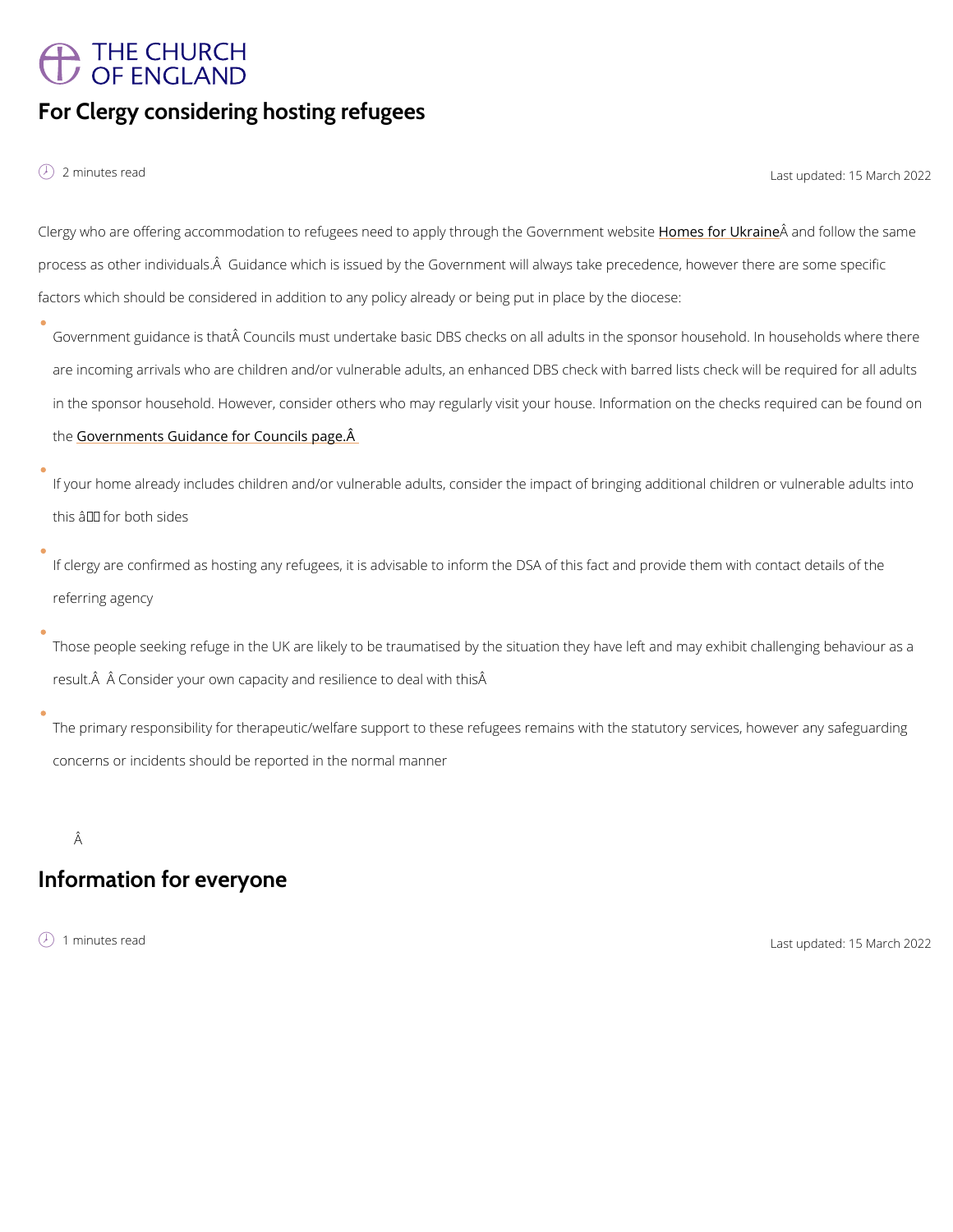All those arriving from the Ukraine will be suffering a degree of trauma and may be very vulr women and children, and some of those children will be unaccompanied. A These people will incumbent on all of us to ensure their safety.  $\mathsf{\tilde{A}}$  Even though there may be a lot happening qu this time  $\hat{a} \in$  "safeguarding policy must always be complied with. Good safeguarding practice environment that is needed and expected.

You can find guidanc[e](https://www.churchofengland.org/safeguarding/policy-and-practice-guidance) and [r](https://www.churchofengland.org/safeguarding/policy-and-practice-guidance)evelobs[i](https://www.churchofengland.org/safeguarding/policy-and-practice-guidance)te and one romuanual.

Be aware of and in allert of to a buste particular, be aware of the signs you might see in relation to

Report any concerns footon many producesses

- Ensure information about statutory services, h**@leweredniltiental værhea railtlieusp, tohe**date and promine Consider whether it is possible to have these translated.
- Updatesk assessmone hat stivities where necessary and ensure these are undertaken for new groups New volunteers must go Stahfreoru **Rhecthue process** if they will be having substantial contact with d

## Modern Slavery Resources

é 2 minutes Last upda $\theta$ edApril 2022

## Modern Slavery and refugees: April 2022

In recent weeks high numbers of people have been displaced due to the war in Ukraine. Chur

to help support people affected and many will be providing help and some will be hosting ref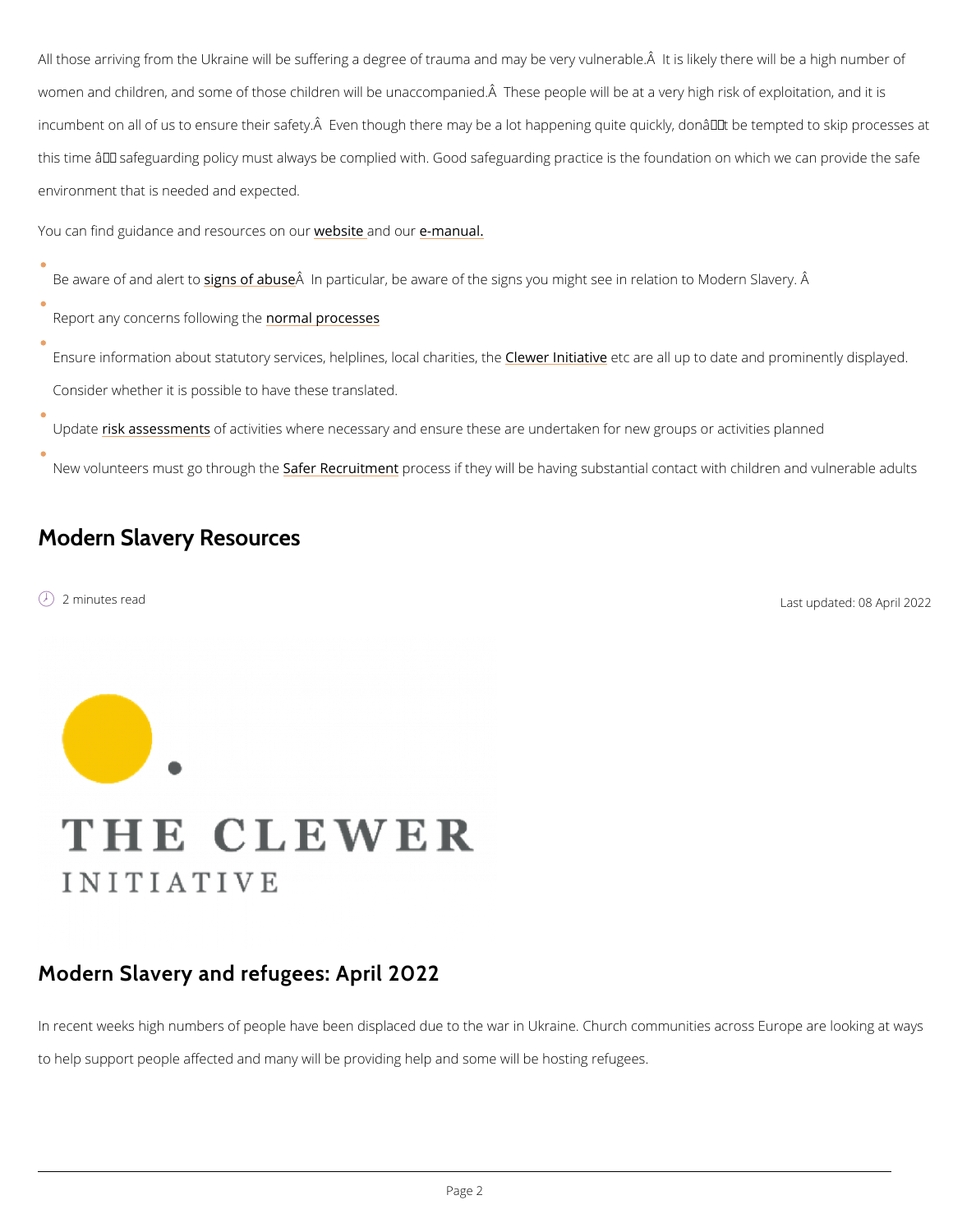Unfortunately, refugees have increased vulnerability to exploitation, including modern slaver providing support are aware of the risks. To learn more *vaible* ot modern slavery watch this

Here are some simple things you can do to help to raise awareness, and to ensure that c and responded to effectively.

Educate yourself

There is a raim foper motatiao bnout modern slavery and human trafficking on The Clewer Initiative we

You can ae tess niabout modern slavery and human trafficking in the resources section of the

You can learn more about the experience of victims [and](https://www.youtube.com/watch?v=5oxbpLdtY3U&list=PLkaqIn7jUisnLLRl-QFpsbc_HEPFw5yPN&index=4) the survivors by watching this

Â

Raise awareness

Circulate this information to others

[Downlo](https://theclewerinitiative.org/resources/awareness-downloads)ad display posters to raise awareness of the signs of modern slavery and how to get

Â

Provide information for those who may be vulnerable

Read [the](https://theclewerinitiative.org/blog/the-long-term-work-of-supporting-ukrainian-refugees) opn The Clewer Initiative website

Access resources about workers' righterefor Ukrainian speakers

Â

Â

Get advice

## It is important that you refer any concerns about Modern Slavery and Human Trafficking

advice from the Modern  $\beta$ la  $\bar{e}$  and  $e$  provide services and support in 200 languages.